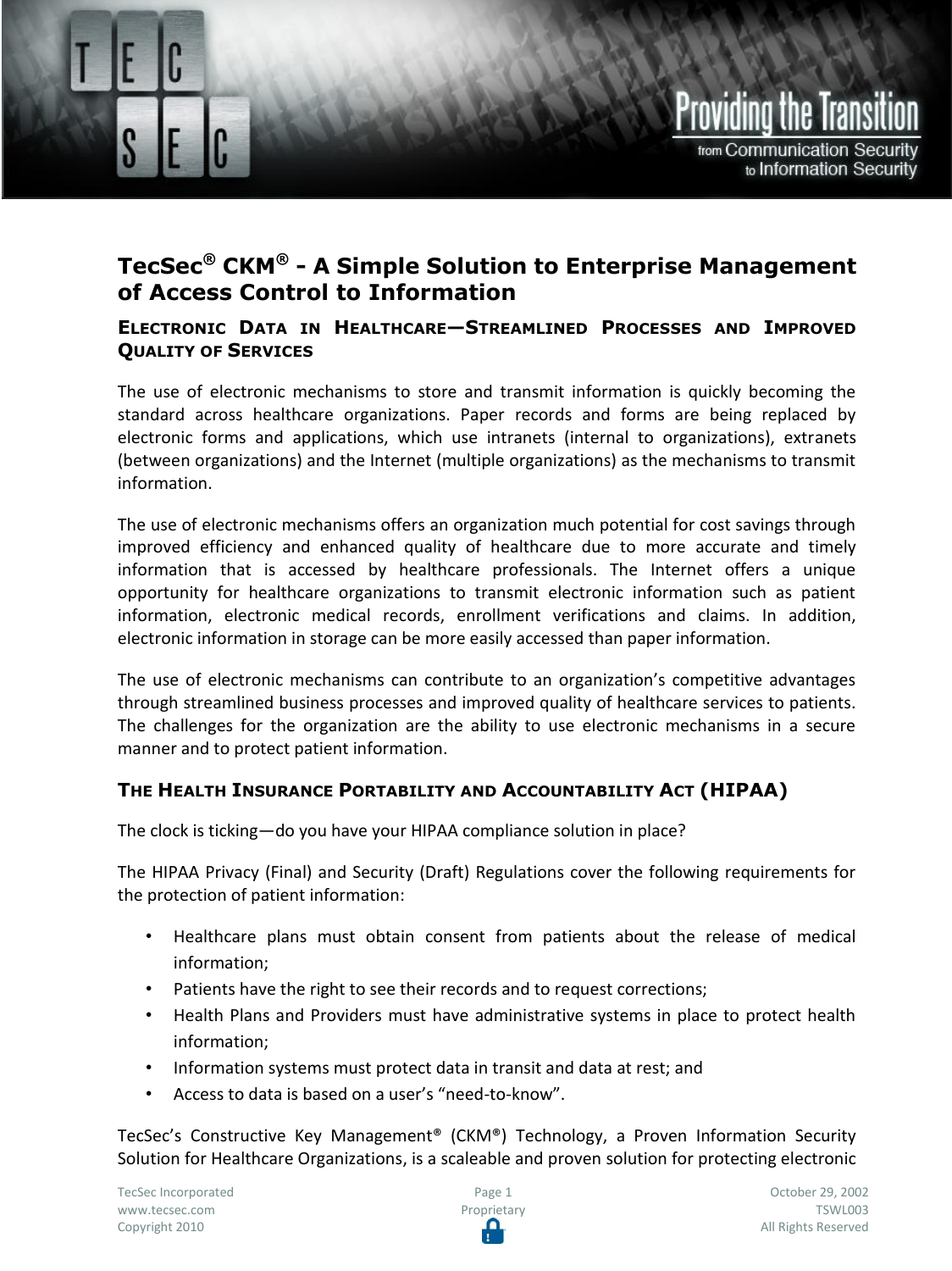data in transit and at rest. CKM® satisfies the information security requirements delineated in the Department of Health and Human Services (DHHS) proposed rule as described below:

| <b>SECURITY REQUIREMENT</b>               | <b>CKM<sup>®</sup> SOLUTION</b>                                                                                    |
|-------------------------------------------|--------------------------------------------------------------------------------------------------------------------|
| Access Control                            | Provided through Role Based Access Control (RBAC) that is "bound"<br>to data at the object level with cryptography |
| Data Confidentiality                      | Access to each object is controlled by the data owner                                                              |
| Protection of Data in Transit and at Rest | Provided through RBAC to data at the object level that is persistent<br>with the data                              |
| <b>Authorization Controls</b>             | Provided through RBAC that is "bound" to data at the object level<br>with cryptography                             |
| Data Authentication                       | Provided through Message Authentication Codes (MACs) used by<br>$CKM^*$                                            |
| <b>Entity Authentication</b>              | Provided by storing X.509v3 Certificates on CKM® Smart Token™                                                      |
| Electronic Signature                      | Provided by storing X.509v3 Certificates on CKM® Smart Token™ for<br><b>Digital Signatures</b>                     |

TecSec's CKM® technology and methodology provides the means by which data and information can be protected in transit and at rest, at the object level, using cryptography. The technology is robust and scaleable to address a multitude of users and file-content types. This technology is designed to permit access to specific data/information to individuals who possess the necessary credentials (i.e., individuals holding the necessary organization-issued "authorizations" for access to the portions of the data/information of interest).

A user's credentials are included in his or her member profile and stored on an organization-issued token. The token can be soft (software) or hard (smart card, key fob, etc.). The organization designates individuals to manage credentials and tokens by using TecSec's CKM Enterprise Builder® Administration System. Users with the proper credentials will have the ability to decrypt and/or encrypt only those subsets of data/information in the repository that are required by virtue of their roles.

#### **BENEFITS OF CKM®**

The use of CKM® technology in an automated process provides the following key benefits within an organization:

- Streamlined business processes
- Processing efficiencies and improved quality of service to patients
- Access to information by healthcare professionals in "real-time"
- Data confidentiality that is determined and managed by the data owner